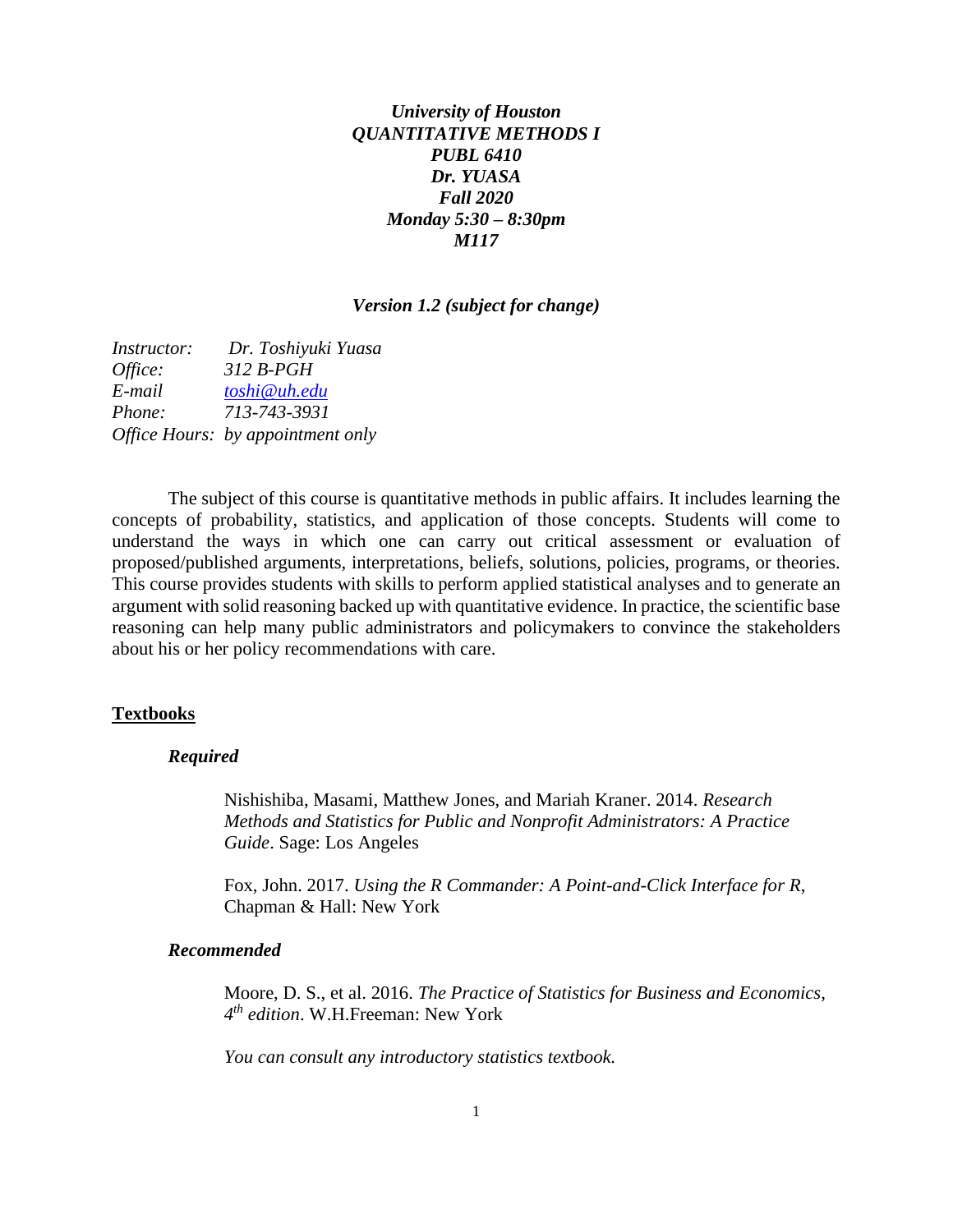**Other required readings are available at the course Dropbox.**

## **Software**

**R (R Commander)**

# **University Policies**

### **Important Dates**

- **Monday, August 30th**: Last day to add a class for regular session courses.
- **Wednesday, September 8th**: Official Reporting Day (ORD), the last day to drop a course without a grade.
- **Tuesday, November 4th**: Last day to drop a class or withdraw with a "W."

**Face Covering Policy** (required for courses with a face-to-face component)

To reduce the spread of COVID-19, the University [requires face coverings](https://uh.edu/covid-19/return-to-campus-information/face-coverings-while-on-campus/) on campus including classrooms for both faculty and students. **Face coverings must cover your mouth and nose and be worn throughout the class session.** A mask with a valve is not considered an adequate face covering and should not be used, as it can expel exhaled air, increasing the risk to others. **Eating or drinking during class is discouraged and is not an excuse for removing the face covering for any extended length of time.** For additional information on the use of face coverings, please see [Face Covering FAQs.](https://uh.edu/covid-19/faq/face-covering-faqs/) Failure to comply with the requirement to wear a face covering in class will result in your being asked to leave the classroom immediately and a disciplinary referral through the Dean of Students Office. Requests for accommodations relating to the face covering policy may be directed to the [Center for Students with DisABILITIES \(CSD\).](https://uh.edu/csd/)

**Required Daily Health Self-Assessment** (required for courses with a face-to-face component)

Your presence in class each session means that you have completed a daily selfassessment of your health/exposure and you:

- Are NOT exhibiting any [Coronavirus Symptoms](https://www.uh.edu/covid-19/information/coronavirus-symptoms/)
- Have NOT tested positive for COVID-19
- Have NOT knowingly been exposed to someone with COVID-19 or suspected/presumed COVID-19

If you are experiencing any COVID-19 symptoms that are not clearly related to a preexisting medical condition, do not come to class. Please see [COVID-19](https://www.uh.edu/covid-19/information/covid-19-diagnosis-symptoms-protocols/)  [Diagnosis/Symptoms Protocols](https://www.uh.edu/covid-19/information/covid-19-diagnosis-symptoms-protocols/) for what to do if you experience symptoms and [Potential](https://www.uh.edu/covid-19/information/potential-exposure-coronavirus/)  [Exposure to Coronavirus](https://www.uh.edu/covid-19/information/potential-exposure-coronavirus/) for what to do if you have potentially been exposed to COVID-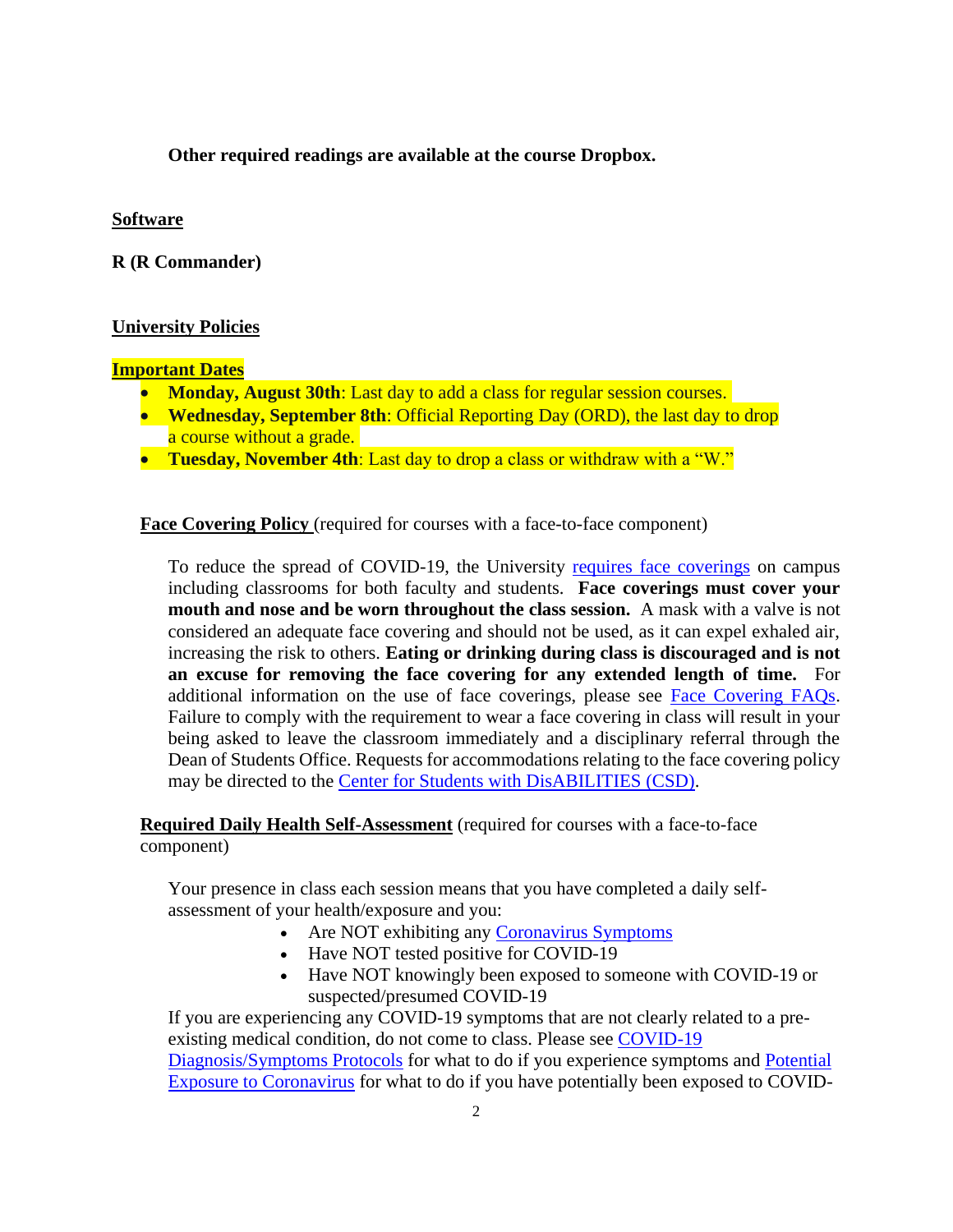19. Consult the (select: [Undergraduate Excused Absence Policy](http://catalog.uh.edu/content.php?catoid=36&navoid=13956) or [Graduate Excused](https://uh.edu/provost/policies-resources/student/excused-absence-policy/index.php)  [Absence Policy\)](https://uh.edu/provost/policies-resources/student/excused-absence-policy/index.php) for information regarding excused absences due to medical reasons.

#### **Excused Absence Policy** (required for all courses)

Regular class attendance, participation, and engagement in coursework are important contributors to student success. Absences may be excused as provided in the University of Houston [Undergraduate Excused Absence Policy](http://catalog.uh.edu/content.php?catoid=36&navoid=13956) and [Graduate Excused Absence](https://uh.edu/provost/policies-resources/student/excused-absence-policy/index.php)  [Policy](https://uh.edu/provost/policies-resources/student/excused-absence-policy/index.php) for reasons including: medical illness of student or close relative, death of a close family member, legal or government proceeding that a student is obligated to attend, recognized professional and educational activities where the student is presenting, and University-sponsored activity or athletic competition. Additional policies address absences related to [military service,](http://publications.uh.edu/content.php?catoid=34&navoid=12714) [religious holy days,](http://publications.uh.edu/content.php?catoid=34&navoid=12495) [pregnancy and related](https://uhsystem.edu/compliance-ethics/_docs/sam/01/1d7.pdf)  [conditions,](https://uhsystem.edu/compliance-ethics/_docs/sam/01/1d7.pdf) and [disability.](https://uhsystem.edu/compliance-ethics/_docs/sam/01/1d9.pdf)

### **Recording of Class** (required for all courses)

**Students may not record all or part of class, livestream all or part of class, or make/distribute screen captures,** without advanced written consent of the instructor. If you have or think you may have a disability such that you need to record class-related activities, please contact the [Center for Students with DisABILITIES.](https://uh.edu/csd/) If you have an accommodation to record class-related activities, those recordings may not be shared with any other student, whether in this course or not, or with any other person or on any other platform. Classes may be recorded by the instructor. Students may use instructor's recordings for their own studying and notetaking. Instructor's recordings are not authorized to be shared with *anyone* without the prior written approval of the instructor. Failure to comply with requirements regarding recordings will result in a disciplinary referral to the Dean of Students Office and may result in disciplinary action.

#### **Syllabus Changes** (required for all courses)

Due to the changing nature of the COVID-19 pandemic, **please note that the instructor may need to make modifications to the course syllabus and may do so at any time.** Notice of such changes will be announced as quickly as possible through (*specify how students will be notified of changes*).

## **Recommended Language**

#### **Resources for Online Learning**

The University of Houston is committed to student success, and provides information to optimize the online learning experience through our [Power-On](https://uh.edu/power-on/learning/) website. Please visit this website for a comprehensive set of resources, tools, and tips including: obtaining access to the internet, AccessUH, and Blackboard; requesting a laptop through the Laptop Loaner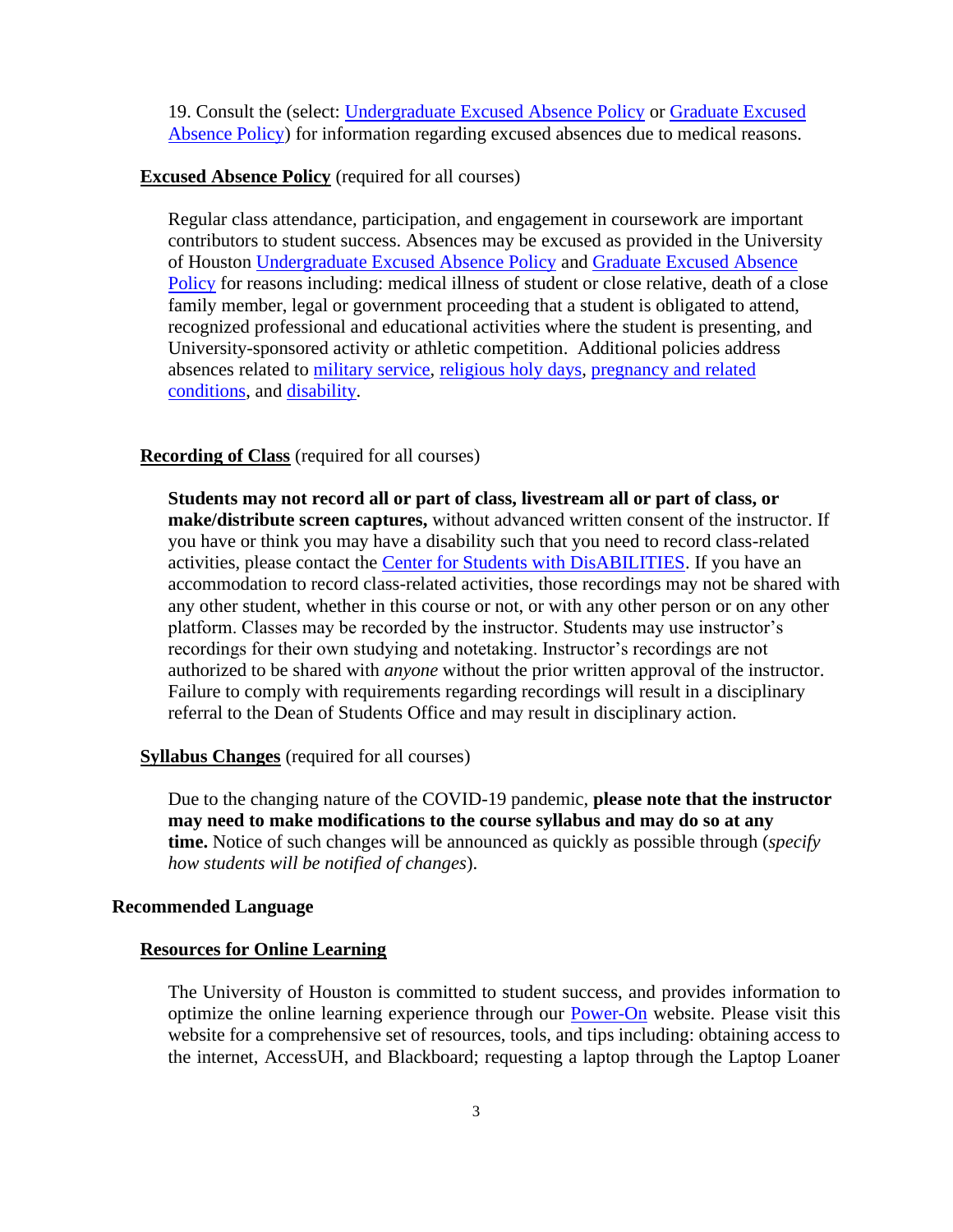Program; using your smartphone as a webcam; and downloading Microsoft Office 365 at no cost. For questions or assistance contact [UHOnline@uh.edu.](mailto:uhonline@uh.edu)

#### **UH Email**

Email communications related to this course will be sent **to your [Exchange email account](https://uh.edu/infotech/services/accounts/email/)** which each University of Houston student receives. The Exchange mail server can be accessed via Outlook, which provides a single location for organizing and managing dayto-day information, from email and calendars to contacts and task lists. Exchange email accounts can be accessed by logging into Office 365 with your Cougarnet credentials or through Acccess UH. They can also be configured on [IOS](https://uhlcithelp.zendesk.com/hc/en-us/articles/360038912674-Configuring-Office-365-Exchange-Email-using-IOS-Mobile-Devices) and [Android](https://uhlcithelp.zendesk.com/hc/en-us/articles/360039412873-Configuring-Exchange-Email-Android-Mobile-Device) mobile devices. Additional assistance can be found at the [Get Help](https://uh.edu/infotech/help/) page.

#### **Webcams**

**Access to a webcam is required for students participating remotely in this course**. Webcams must be turned on (*state when webcams are required to be on and the academic basis for requiring them to be on*). (*Example: Webcams must be turned on during exams to ensure the academic integrity of exam administration*.)

## **Honor Code Statement**

**Students may be asked to sign an honor code statement as part of their submission of any graded work including but not limited to projects, quizzes, and exams**: "*I understand and agree to abide by the provisions in the [University of Houston Graduate](http://publications.uh.edu/content.php?catoid=33&navoid=12165)  [Academic Honesty Policy](http://publications.uh.edu/content.php?catoid=33&navoid=12165)*. *I understand that academic honesty is taken very seriously and, in the cases of violations, penalties may include suspension or expulsion from the University of Houston."*

#### *Academic Honesty Policy*

[\(http://www.uh.edu/provost/policies/uhhonesty\\_policy.html\)](http://www.uh.edu/provost/policies/uhhonesty_policy.html)

## **Helpful Information**

**COVID-19 Updates**:<https://uh.edu/covid-19/> **COVID-19 Updates and Resources**: [https://uh.edu/provost/policies-resources/covid19/](https://uh.edu/provost/policies-resources/covid19)

**Coogs Care**: <https://www.uh.edu/dsaes/coogscare/>

**Laptop Checkout Requests**: [https://www.uh.edu/infotech/about/planning/off](https://www.uh.edu/infotech/about/planning/off-campus/index.php#do-you-need-a-laptop)[campus/index.php#do-you-need-a-laptop](https://www.uh.edu/infotech/about/planning/off-campus/index.php#do-you-need-a-laptop)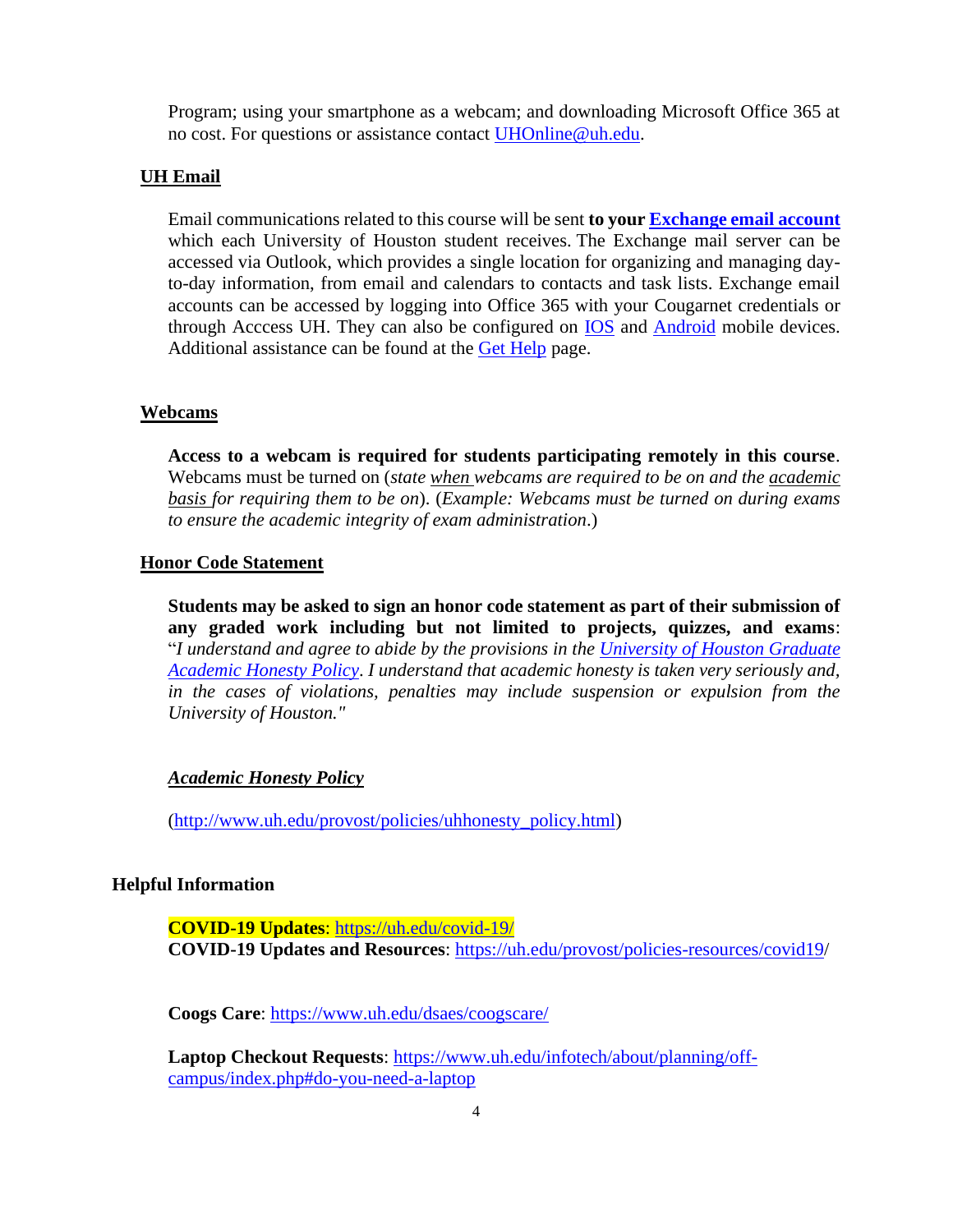**Health FAQs**:<https://uh.edu/covid-19/faq/health-wellness-prevention-faqs/>

**Student Health Center**: [https://uh.edu/class/english/lcc/current-students/student-health](https://uh.edu/class/english/lcc/current-students/student-health-center/index.php)[center/index.php](https://uh.edu/class/english/lcc/current-students/student-health-center/index.php)

# *Academic Accommodations for Students with Disability*

[\(http://www.uh.edu/provost/fac/Policy\\_disab.html\)](http://www.uh.edu/provost/fac/Policy_disab.html)

\*If you need special accommodation to meet any of the requirements of this course, please contact me by the second class session.

#### **Counseling and Psychological Services (CAPS)**

CAPS can help students who are having difficulties managing stress, adjusting to the demands of a professional program, or feeling sad and hopeless. You can reach CAPS [\(www.uh.edu/caps\)](http://www.uh.edu/caps) by calling 713-743-5454 during and after business hours for routine appointments or if you or someone you know is in crisis. No appointment is necessary for the "Let's Talk" program, a drop-in consultation service at convenient locations and hours around campus. [http://www.uh.edu/caps/outreach/lets\\_talk.html](http://www.uh.edu/caps/outreach/lets_talk.html)

**Graduate Excused Absence Policy** [\(https://uh.edu/provost/policies](https://uh.edu/provost/policies-resources/student/excused-absence-policy/)[resources/student/excused-absence-policy/\)](https://uh.edu/provost/policies-resources/student/excused-absence-policy/).

## **Additional policies address absences related to**

military service, [\(http://publications.uh.edu/content.php?catoid=34&navoid=12714\)](http://publications.uh.edu/content.php?catoid=34&navoid=12714) religious holy days, [\(http://publications.uh.edu/content.php?catoid=34&navoid=12495\)](http://publications.uh.edu/content.php?catoid=34&navoid=12495) pregnancy and related conditions (Search UH website) disability (Search UH website)

# **Grades and Grading Policy**

Final Grades will be comprised of the following components:

- 1. Midterm Exam: 20% of the total grade
- 2. Assignments: 30% of the total grade
- 3. Term Paper: 20% of the total grade
- 4. Final Exam: 20% of the total grade
- 5. Quiz: 10% of the total grade

**End of the Interim Grade Policy:** Please be aware, the Interim Grade Policy ended with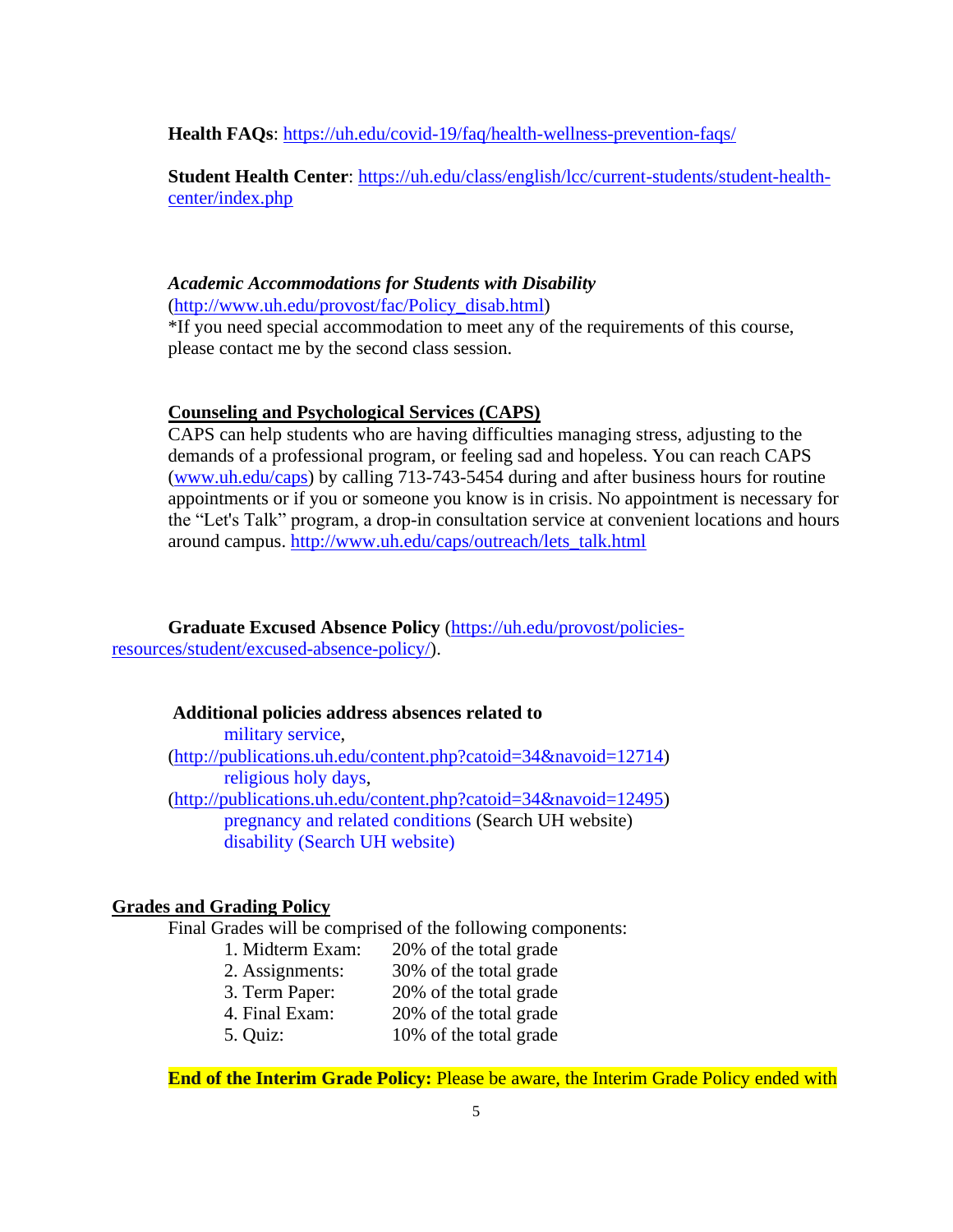the spring 2021 semester and the university has returned to our standard grading policies. You can find more information on UH Grade Policy here: <http://publications.uh.edu/content.php?catoid=36&navoid=12929>

## **Quiz**

There will be few online quizzes. The purpose of the quizzes is to encourage students to read the course materials. The Quiz schedule and Blackboard settings are provided in the document file (**PUBL6410 Quiz Schedule Fall 2021.pdf**) uploaded to the Course OneDrive.

## **Examinations**

There will be two exams during the semester. Exam questions will be based on information covered in the assigned reading materials as well as materials learned in each course session and data exercises.

Students must provide sufficient justification for missing an exam (it must be a documented emergency) to be entitled to qualify for a makeup exam. It is the responsibility of the student to contact the instructor on or before the date of the missed exam to arrange for a make-up.

**The midterm exam** may consist of two parts: multiple-choice question blackboard online portion and take-home portion involving data analysis. **The question document will be posted by midnight on October 12 th (Tuesday) The submission due date of your take**home exam answers is October 25<sup>th</sup> (Monday) before the class time (5:30 PM).

**The final exam** is a multiple-choice format only on Blackboad.

# *Exam Date (Midterm Online portion)*

*Blackboard 2 hours*  Access Period*: October 18 th (6:00 PM to 8:00 PM)*

*Take home Exam document will be posted on OneDrive Course folder October 12th(11:59PM).* **Due: October 25 th (5:30 PM)**

*Final Exam (Final Online portion)*

*Blackboard*

*Date: December 13th (6:00 PM to 8:30 PM)*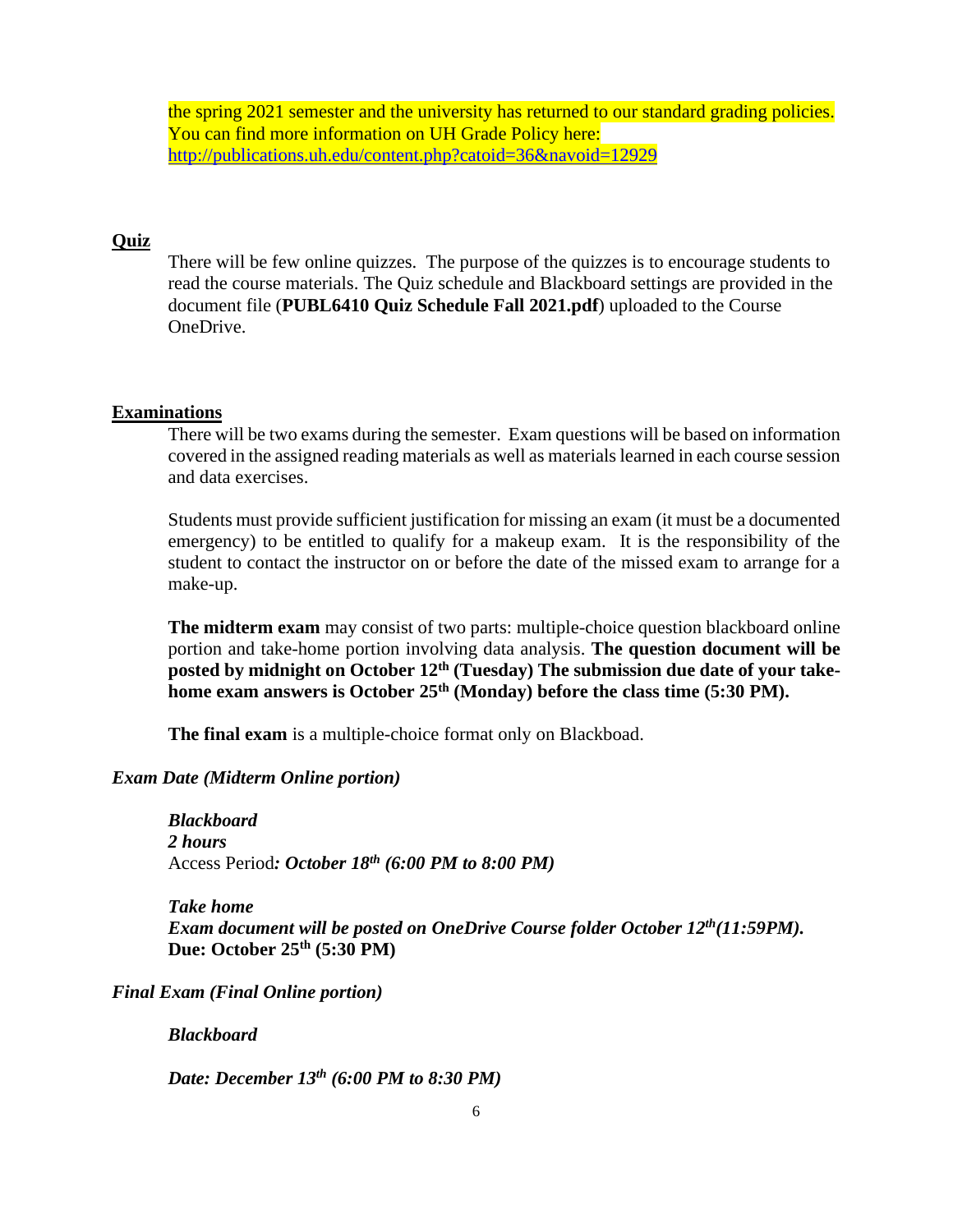#### **Assignments**

There will be several assignments over the semester. For data analyses, students are using the assigned statistical tool(s) and to provide a written report of their findings. Both assignment documents and data sets are available from the **OneDrive Course Folder**.

**Assignments must be turned in to** *Blackboard Turnitin* **at the beginning of class on the day they are due (Submit by 5:30 PM). Late homework will not be graded.**

## **Term Paper**

Each student picks a dataset (a cross-sectional dataset) relating his or her area of interest. There are various publicly available datasets. The MD. Anderson UH library subscribes to numerous data services. Of course, you can use the dataset collected by your organization. Throughout the course, I assign an analysis report on your data set as a part of weekly assignments. At the end of the semester, you can put together your data analysis reports to complete your term paper  $(15 \sim 30 \text{ pages})$ .

#### *The style of reference:*

Use your preferred reference style such as MLA, Chicago, etc.

# **The due date for your term paper submission (Submit the document file to**  *Blackboard Turnitin***)**

# **December 13 th**

#### **Schedule of Lectures and the Corresponding Readings**

• August 23

**Lecture 0 (f2f) Introduction Critical thinking** Lecture Outline: PUBL6410 QM Lec 0 critical thinking.pdf

Reading Guide (ReadmeLec0.pdf)

Tittle, Peg. 2011. *Critical Thinking: An Appeal to Reason*. Miltonpark: Routledge. Chapters 2, 4, 6, and 8.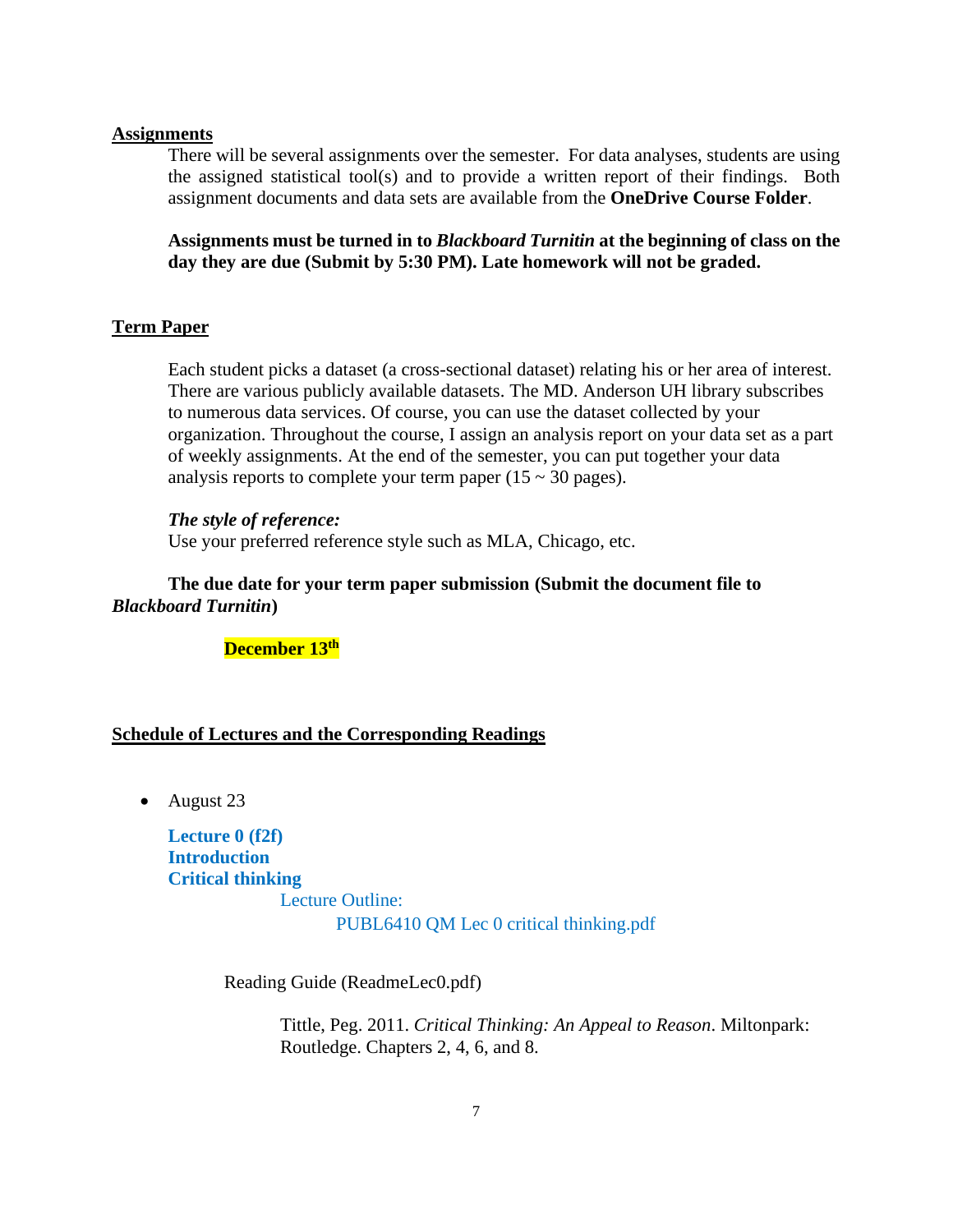Ennis, Robert. 1991. "Critical thinking." *Teaching philosophy* **14**(1): 5-24.

Sowell, Thomas. 2007. *Conflict of Visions: Ideological Origins of Political Struggles*. New York: Basic Book. Chapter 1 & 2.

Sowell, Thomas. 2011. *Economic Facts and Fallacies, Second edition*. New York: Basic Book. Chapter 1 & 2.

• August 30

### **Lecture 1 (MSTeam)**

Lecture Outline:

*PUBL6410 QM Lec 1.0 Concept&Variable.pdf Variables Concepts Operationaling Concepts Reliability & Vaidity PUBL6410 QM Lec 1.1 Concept of Association & Causation Hypothesis*

## *Readings:*

Hoover, Kenneth, and Todd Donovan. 2011. *The Elements of Social Scientific Thinking, 10th edition*. Wadsworth. **Chapter 2 & 4**

Neuman, W. Lawrence. 2014. *Social Research Methods: Qualitative and Quantitative Approaches, Seventh Edition*. Essex: Pearson. **Chapter 7**.

September 6 (Labor Day Holiday)

• September 13

**Lecture 2 (f2f)**

Lecture Outline:

*PUBL6410 QM Lec2.1 Mickey mouse Equation I.pdf*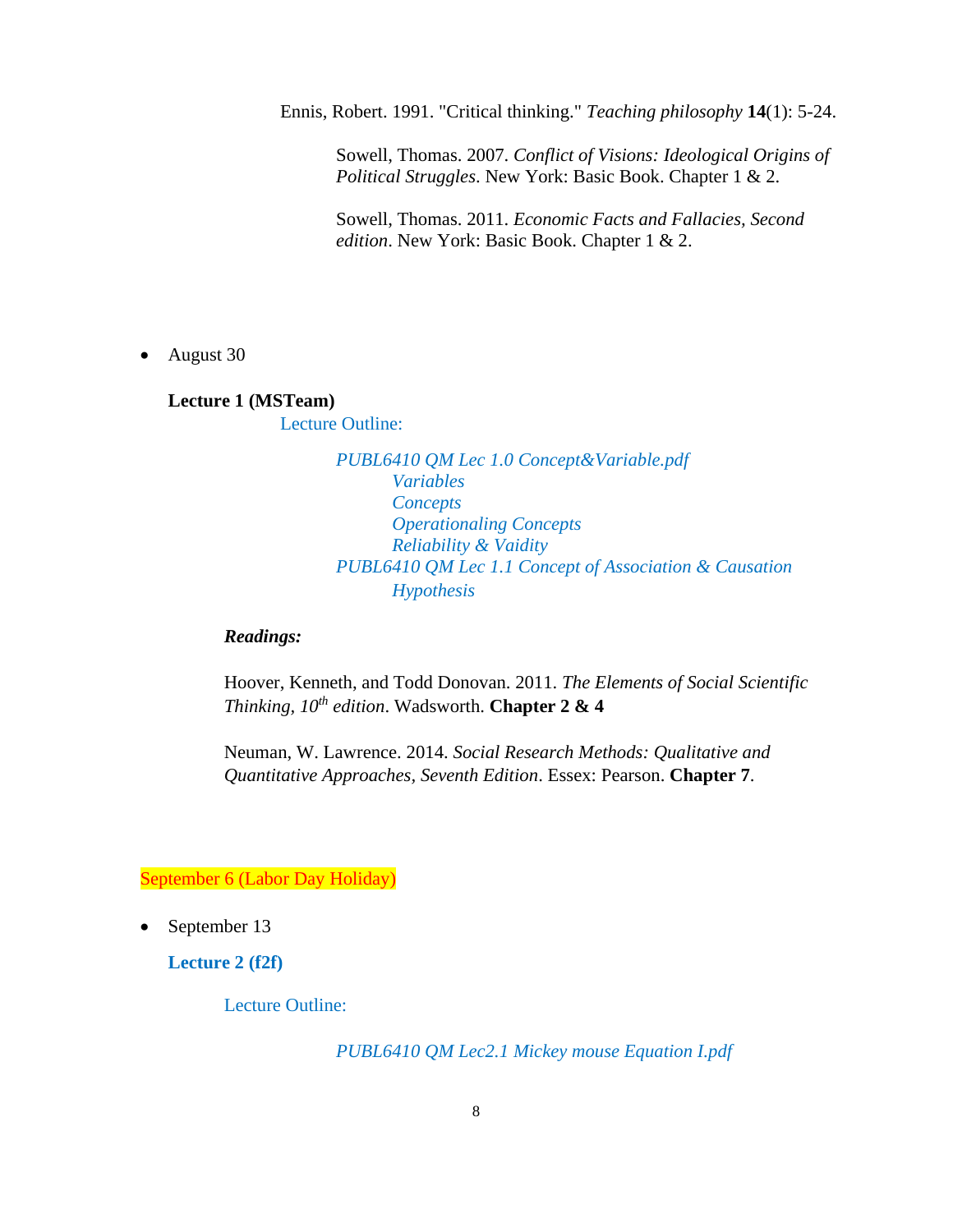#### **DATA MANAGEMENT with R**

Fox , John. Chapter 3 & 4 R Documents

> *PUBL6410 Mac R manual 1 R & R Commander packages Installation Guide.pdf PUBL6410 Win R manual 1 R & R Commander packages Installation Guide.pdf*

*1 R Data Management Retrieving Data File.pdf 2 R data management Creating a new data.pdf 4 R Data Management Converting Factor to Numeric or Num to Fac.pdf 5 R Data Management RECODE.pdf*

#### **Basic Statistics**

a. Frequency

## *Graph basics*

More, David S. and William I. Notz. 2003. *Statistics: Concepts and Controversies*. New York: W.H.Freeman.

> *Chapter 10 Graphs, Good and Bad; Chapter 11 Describing distribution with Numbers*

Fox, John Chapter 5 (page 81-96)

- b. Moments
	- i. Central tendency
	- ii. Variance
	- iii. Skewness
	- iv. Kurtosis

Nishishiba, Masami, Matthew Jones, and Mariah Kraner. 2014. *Research Methods and Statistics for Public and Nonprofit Administrators: A Practice Guide*. Los Angeles, Sage Publication Chapter 7

c. Data Analysis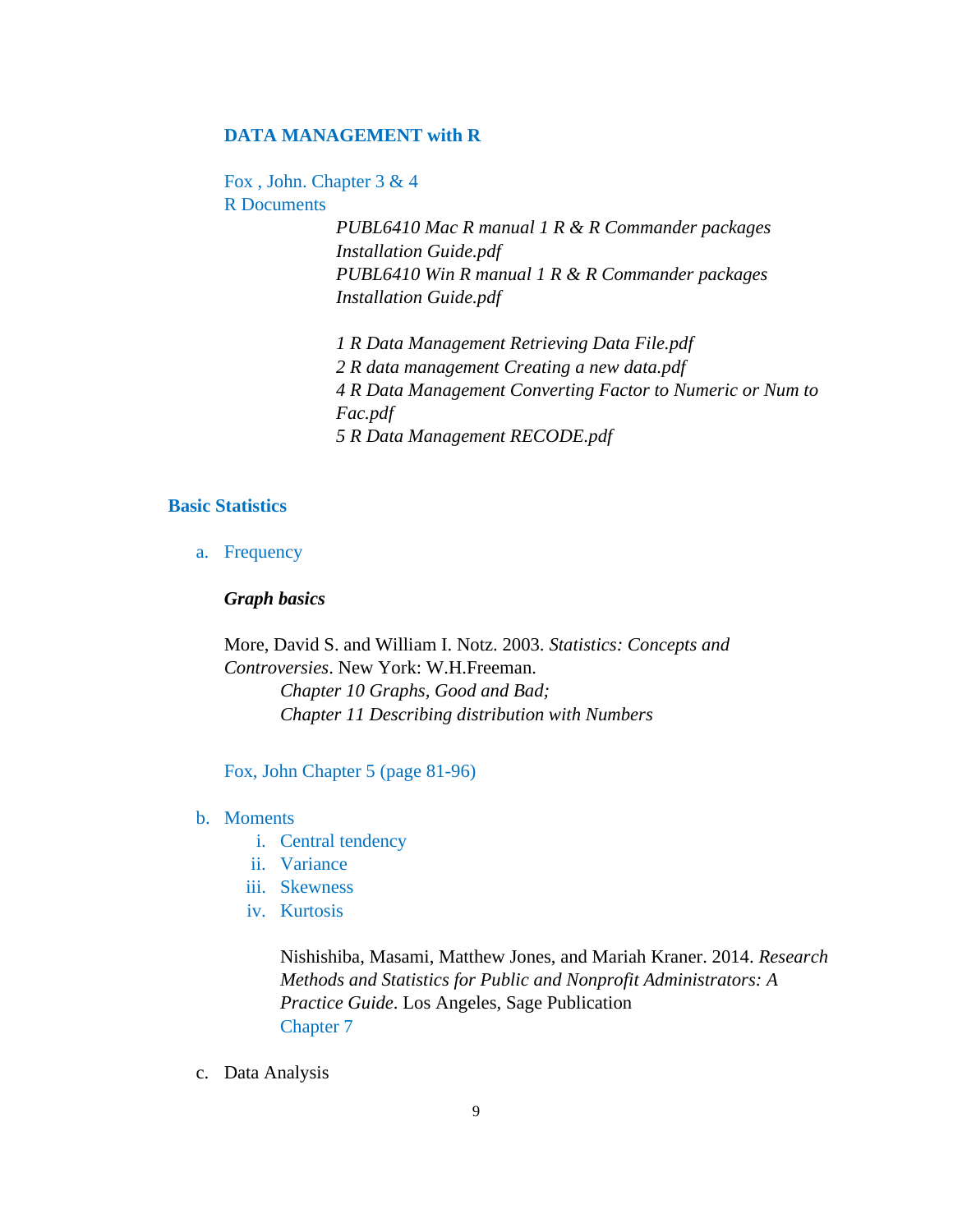- i. Emily: HR Director at a City page 2
- ii. Consult *Quantitative Data Preparation and Descriptive Statistics* (Nishishiba et al., Chapter 7, 116 ~)
- iii. Perform descriptive data analysis on Emily's Survey Data 1. Appendix B (Emily's Survey Form)

R Document: *1 R Univariate Descriptive Analyses.pdf*

## **Conceptual Understanding**

d. Correlation

Nishishiba et al., Chapter 11

- e. Causation
- September 20

**Lecture 3 (MSTeam)**

## **Multipledimensional Concept**

#### **Scale/Index construction**

Reliability Test Cronbach's alpha

Factor Analysis

Lecture Outline: *PUBL6410 QM Lec 3.0 Concept&Measurement.pdf PUBL6410 QM Lec 3.2 Scale&Index.pdf*

Readings:

Tavakol, Mohsen, and Reg Dennick. 2011. Making Sense of Cronbach's alpha. International Journal of Medical Education: 52-55.

R documents: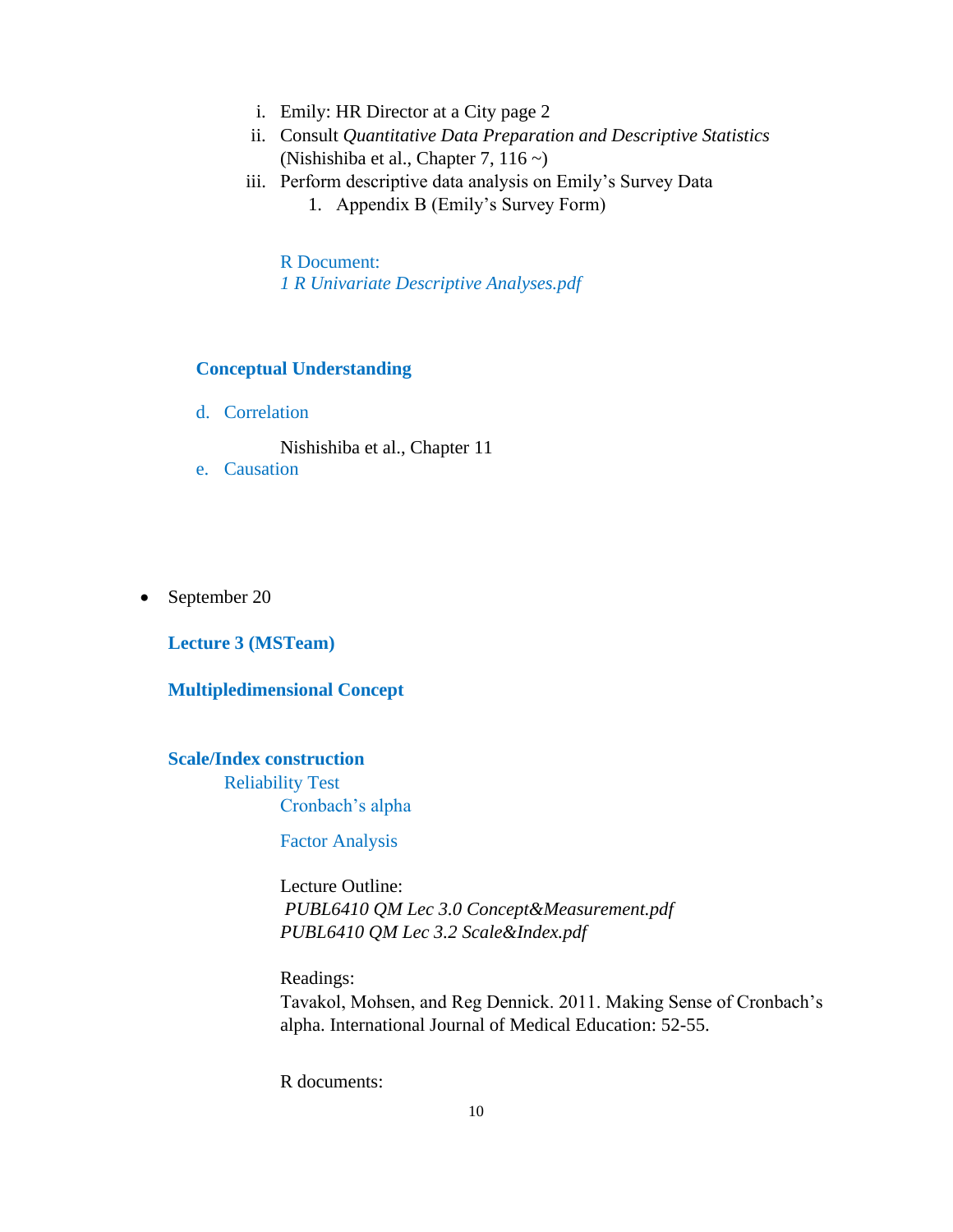2.0 R Cronbach alpha Reliability Test.pdf

2.1 R Factor Analysis.pdf

• September 27

## **Lecture 4 (f2f)**

## **Survey**

## **a. Building questionnaire**

Lecture Outline: *PUBL6410 QM Lec 4.1 Questionnaire Survey Instruments.pdf*

## Readings:

- 1. Nishishiba et al., Chapter 6
- 2. Asher, Herbert. 2001. *Polling and The Public Opinion: What Every Citizen Should Know, the fifth edition*. Washington D.C.: CQ Press.

*Chapter 2 Problem of Nonattitudes; Chapter 3 Wording and Context of Questions; Chapter 4 Sampling Techniques; Chapter 5 Interviewing and Data Collection Procedures*

- 3. Emily: HR Director at a City page 2 Emily's Survey Questionnairs Appendix B (Emily's Survey Form) page 339-341
- October 4

# **Lecture 5 (MS Team)**

## **Sampling**

Nishishiba et al., Chapter 5

Dorofeev, Sergey, and Peter Grant. 2006. Statistics for Real-Life Sample Survey: Non-Simple-Random Samples and Weighted Data. New York: Campbridge.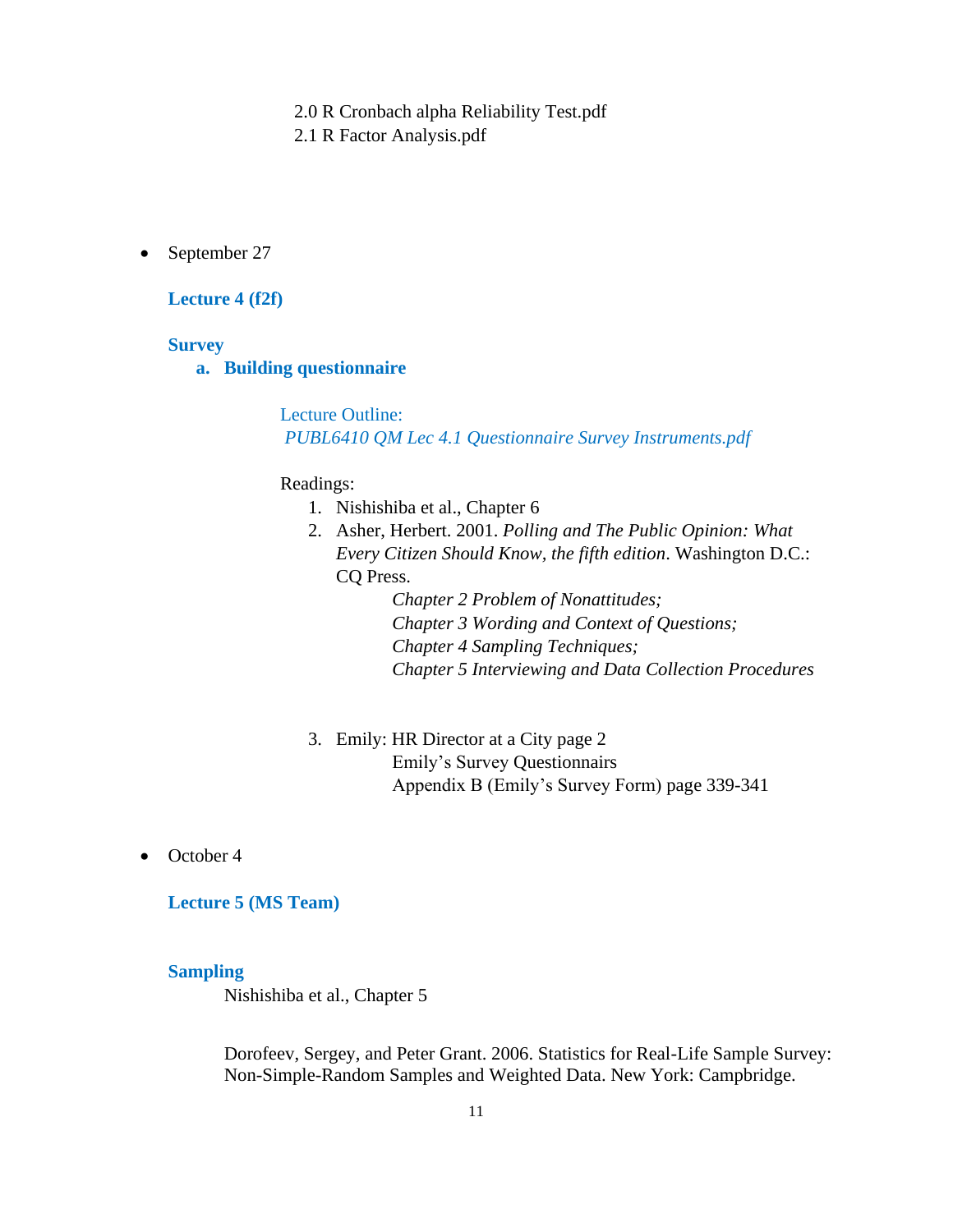## *Chapter 1 Sampling methods*

Lowry, Richard. 1989. The Architecture of Chance: An Introduction to the Logic and Arithmetic of Probability. New York: Oxford University Press.

## Lecture Outline:

*PUBL6410 QM Lec 5.0 Sampling.pdf*

## Probability Theory

Law of Large Number Central Limit Theorem

# *Sample Weight*

Dorofeev, Sergey, and Peter Grant. 2006. *Statistics for Real-Life Sample Survey: Non-Simple-Random Samples and Weighted Data*. New York: Cambridge. *Chapter 2 Weighting*

# R documents

4.0 R Z distribution & t-distribution.pdf 4.1 R Sampling Distribution & Confidence Interval.pdf

### • October 11

## **Lecture 6 (f2)**

Lecture Outline: *PUBL6410 QM Lec 6.0 Experiment.pdf PUBL6410 QM Lec 6.1 Propensity Score Matching.pdf*

# **Research Design**

Nishishiba et al., Chapter 4

## **Controlling**

a. An experimental and quasi-experimental design

Fife-Schaw, Chris. 2012. "Quasi-Experimental Designs." In *Research Methods in Psychology*, eds. Glynis. Breakwell, Jonathan A. Smith, and Daniel B. Wright. New York: Sage. 75-91.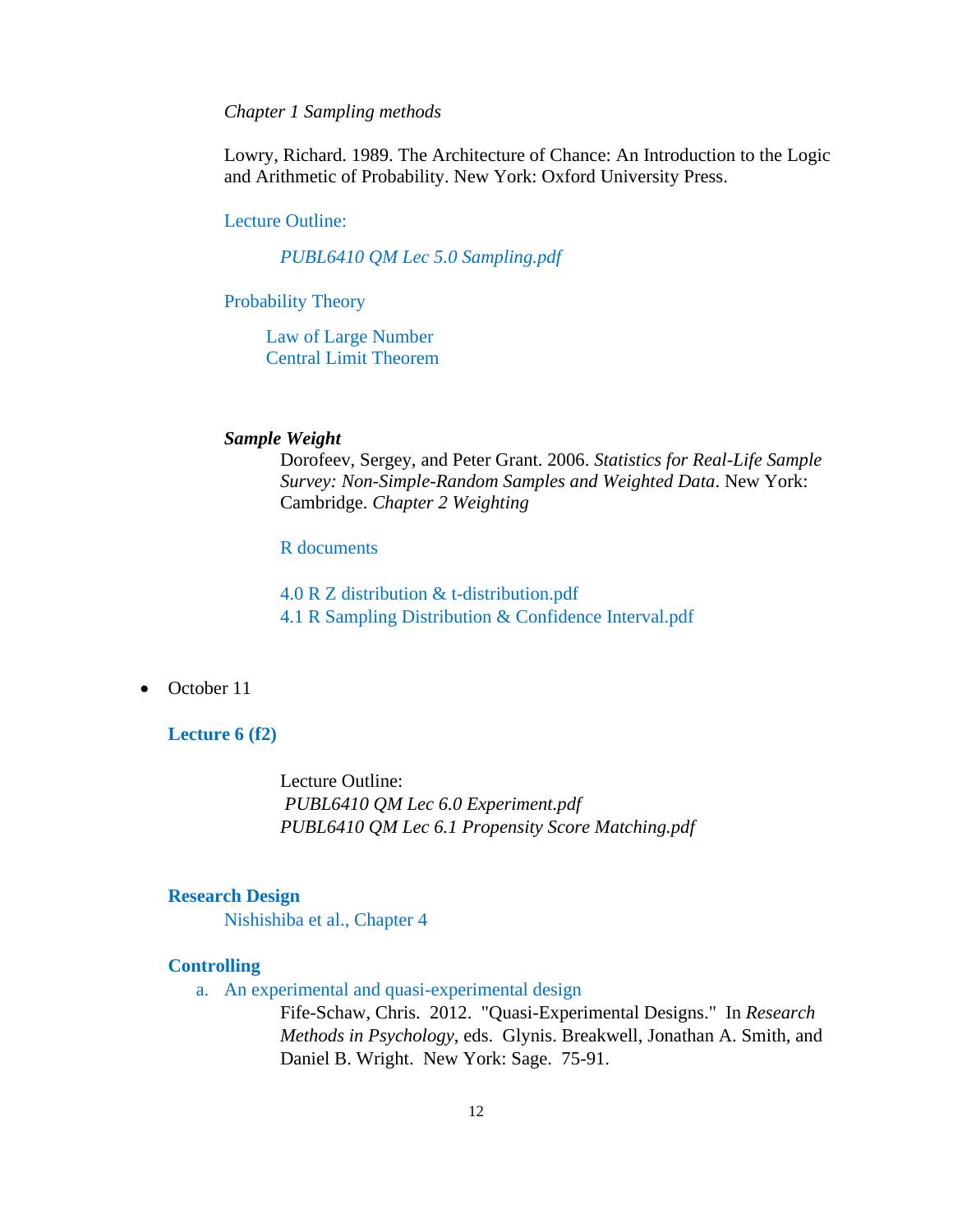#### b. Propensity score matching

Leite, Walter. 2017. *Practical Propensity Score Methods Using R*. Los Angeles: Sage. **Chapter 1**

Rubin, D. B. (1974). "Estimating causal effects of treatments in randomized and nonrandomized studies." *Journal of Educational Psychology* **66**(5): 688-701.

- c. Contigency Table (Crostabulation) Nishishiba et al., Chapter 12
- *October 18*

*Midterm Exam Blackboard (6:00 PM to 8:00 PM) Midterm Takehome: Post the question document on October 12th; Submission Due [Turnitin] Oct 25th (5:30 PM)*

• October 25

**Lecture 7 (f2f)**

**Inference statistics**

# **Fox, John. Chapter 6**

Lecture Outline: *PUBL6410 QM Lec 7.1 Statistical Inference Confidence Interval.pdf PUBL6410 QM Lec 7.2 Statistical Inference Test of Significance.pdf*

Hypothesis testing

Nishishiba et al., Chapter 8 Nishishiba et al., Chapter 9

Mean difference test t-test

Contingency Table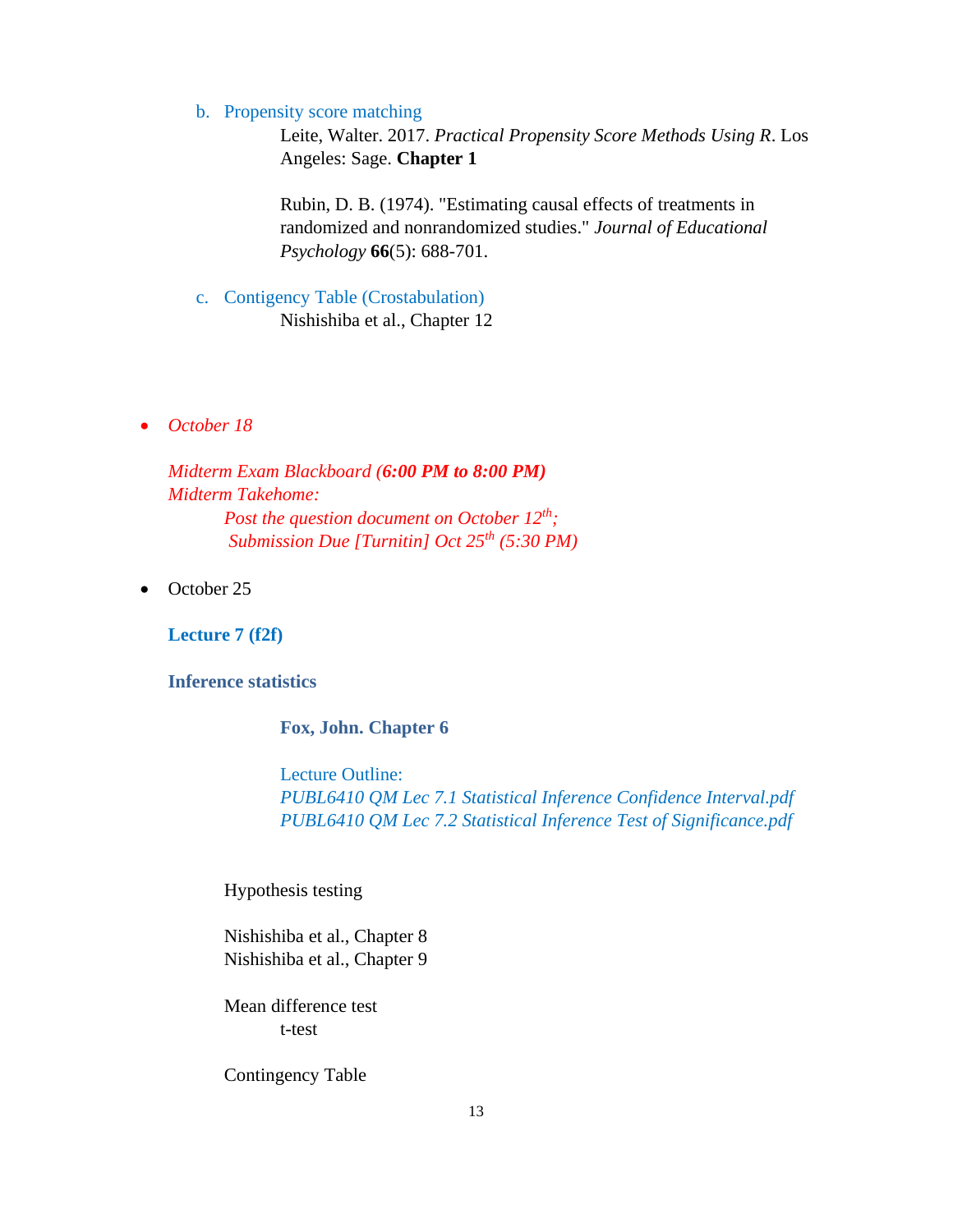$\chi^2$  test

R Documents: 4.2 R Visualizing Hypothesis test

5.0 R Compare Means t-test.pdf

- 5.1 R Contingency Table.pdf
- November 1

**Lecture 8 (MS Team)**

# **ANOVA & ANCOVA**

Lecture Outline: *PUBL6410 QM Lec 8.0 ANOVA.pdf*

Nishishiba et al., Chapter 10

R Document

6.0 R Compare Means ANOVA.doc

• November 8

**Lecture 9 (f2f)**

**Bivariate Correlation & Simple Regression**

Lecture Outline: Revisit PUBL6410 QM Lec 1.0 Correlation v Causation.pdf PUBL6410 QM Lec 9 Mickeymouse Equation II.pdf

Nishishiba et al., Chapter 11

Nishishiba et al., Chapter 13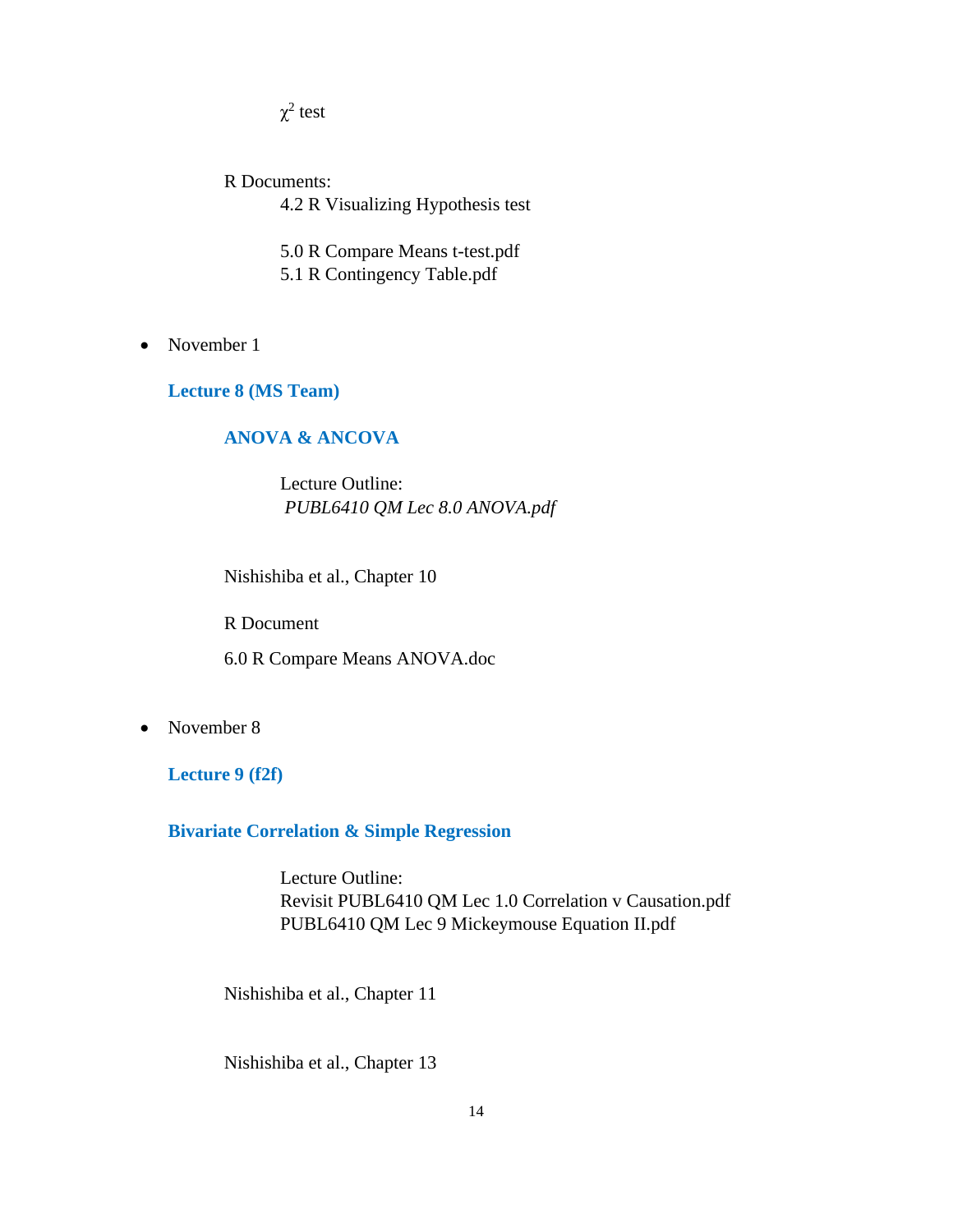Heckman, James J. 2005. "The Scientific Model of Causality." *Sociological Methodology* 35: 1-97.

Fox, John **Chapter 7 (7.1 to 7.4)**

R documents

6.1 R Correlation&SimpleRegression.pdf

• November 15

**Lecture 10 (MS Team)**

# **Regression Diagnostics**

Fox, John

#### **Linear Regression Diagnostics (7.8)**

R Document: R 14 R\_ Regression Diagnostics

• November 22

**Lecture 11 (f2f)**

**Multiple Regression**

Berman, Evan M. 2007. Essential Statistics for Public Managers and Policy Analysts, Second Edition. Washington D.C.: QC Press. **Chapter 13** 

Lecture Outline: PUBL6410 QM Lec 7.2 Multiple Regression.pdf

Fox, John

Linear Regression **Chapter 7 (7.1 to 7.4) Comparing models Chapter 7 (7.7.3, 7.7.4) Linear Regression Diagnostics (7.8)**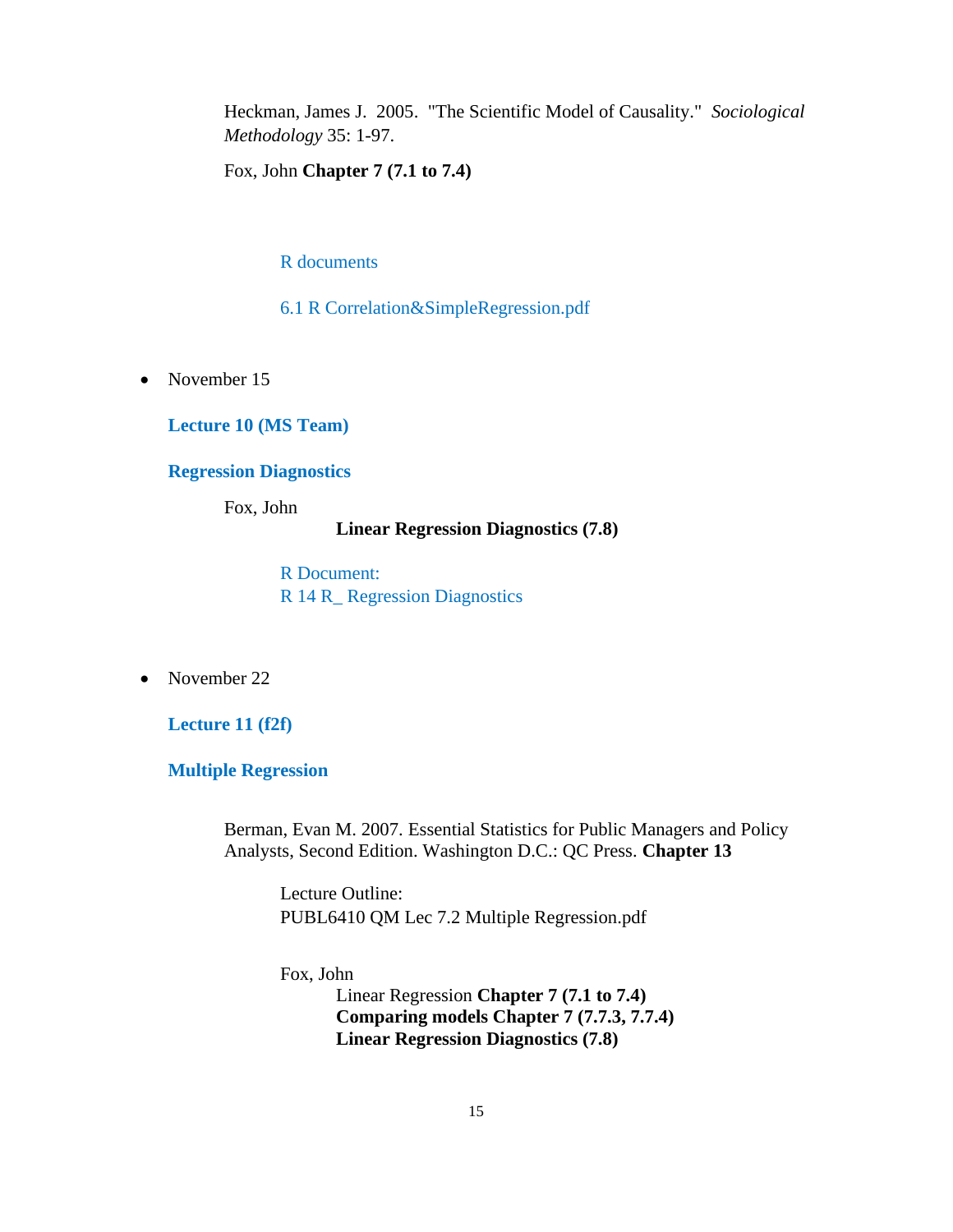## **R Document:**

R 7.0 Implement Multiple Regression Analysis.pdf

R 7.1 OLS Using Dummy IV.pdf

R 14 Regression Diagnostics

## *Multiple Regression PA Application readings:*

Meier, Kenneth J., and Joseph Stewart, Jr. 1992. "The Impact of Representative Bureaucracies: Educational Systems and Public Policies." *American Review of Publci Administration* 22(3):157-171.

Hay, David A. 1999. "A Multivariate Regression Analysis of Adolescent Multiple Drug Use in Two Western Canadian Provinces." *Canadian Journal of Public Health* 90 (5): 304-308.

#### *Multiple Regression Using Dummy Variable (Mixed Model)*

Pollock, Philip H. III. 2003. The Essentials of Political Analysis. Washington D.C.: CQ Press. Page 155-158: Dummy Variable

### *Multiple Regression Using Interaction effect*

Brambor, T., W. R. Clark, et al. (2006). "Understanding Interaction Models: Improving Empirical Analyses." *Political Analysis* **14**(1): 63-82.

• November 29 (**Last class day**)

## **Lecture 12 (MS Team)**

#### **Logistic Regression**

### **Readings:**

Hosmer, David W., Scott Taber, and Stanley Lemeshow. 1999. "The Importance of Assessing the Fit of Logistic Regression Models: A Case Study." *American Journal of Public Health*, Vol.81. No.12:1630-1635.

Pollock, Philip H. III. 2012. *The Essentials of Political Analysis, Fourth Edition*. Washington D.C.: CQ press. **Chapter 9**.

## **R Document**